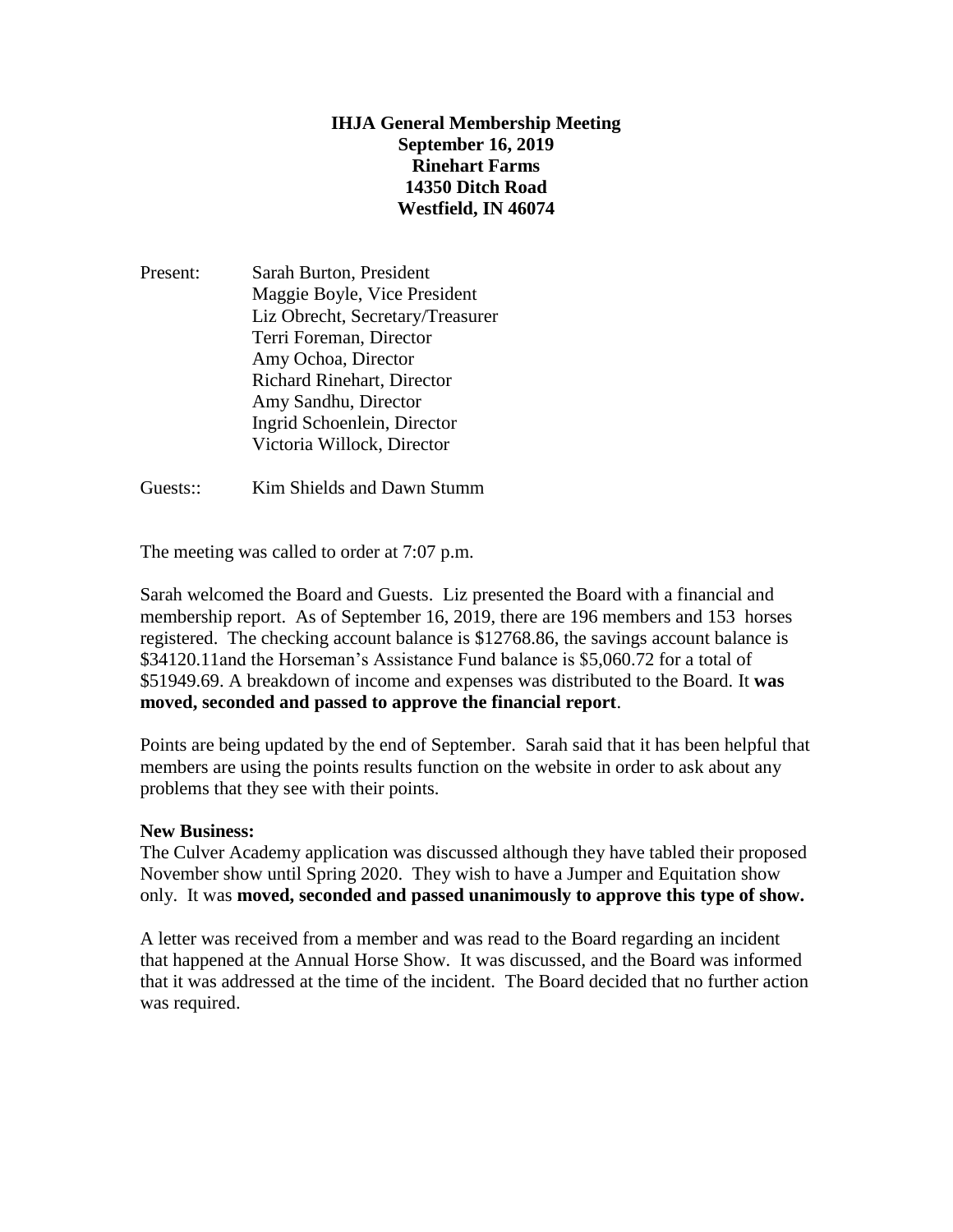### **Committees:**

## **Annual Horse Show and Medal Finals**:

A recap of the Annual Horse Show and Medal Finals along with a spreadsheet of the financials from the show was next on the Agenda. Having a manager to oversee the show was very successful. Also the hiring of additional staffing helped to keep things running smoothly. Moving the date of the show to one week earlier was discussed. This would help the members that start school early in August. It was **moved, seconded and voted unanimously to change the date to July 30, 2020 – August2, 2020.**

Overall the schedule seemed to work well. There were still conflicts on Saturday morning during and after the Hunter Derby. Changing the start time of the Derby to 7:30 was agreed would help this problem. The schedule will need to be fixed next year to place the age group equitation classes in the schedule at the height designated in the rule book.

It was decided to next year have an Exhibitor's Breakfast instead of the dessert party would be a nice idea, and might help to keep people near the rings to spectate. Putting a timer on the gates might become necessary in order not to have empty rings. Discussion was also held on how to help with the numerous adds at the ring that complicates the trainers in knowing when to have their riders at the ring. Suggestions included having a fee when not entered in the office, sending out fewer cards at a time in the mornings to the ring staff and encouraging trainers to make their entries the night before. As there are so many rides in the jumper warm ups, it was suggested that warming up over the jumper jumps might be necessary. Victoria offered to contact Jack to obtain a cost for renting his jumps.

Another suggestion discussed was lowering the entry fee for the Welcome Stake to \$75 to reflect the smaller prize money awarded. Also, discussion was held to change the prize money distribution to 8 places instead of 6 to encourage more participation in the Jumper and Hunter Derbies. It was also decided after much discussion to have the Hunter Derby and Gambler's Choice be for junior/amateur riders only. This will hopefully encourage more participation in those Derbies. The Welcome Stake and the Jumper Derby will still be open to all riders, professional and amateur. The Gambler's Choice next year will be run at  $3'0'' - 3'6''$ .

It was brought to the Board's attention that a group of investors has asked IHJA's permission to have access to the financial statement from the Annual Horse Show and Medal Finals. This group is deciding whether to invest in a new horse show venue in the area, and this would help them in their decision. As all financial statements are available to members, it **was moved, seconded and voted unanimously to make these statements available.**

#### **Banquet Committee:**

The IHJA Annual Awards Banquet will be held on January 11, 2020 at the Ritz Charles in Carmel, Indiana. A deposit has already been paid to hold that date. This year the Board decided to again have a silent auction as well as the raffle. Board members will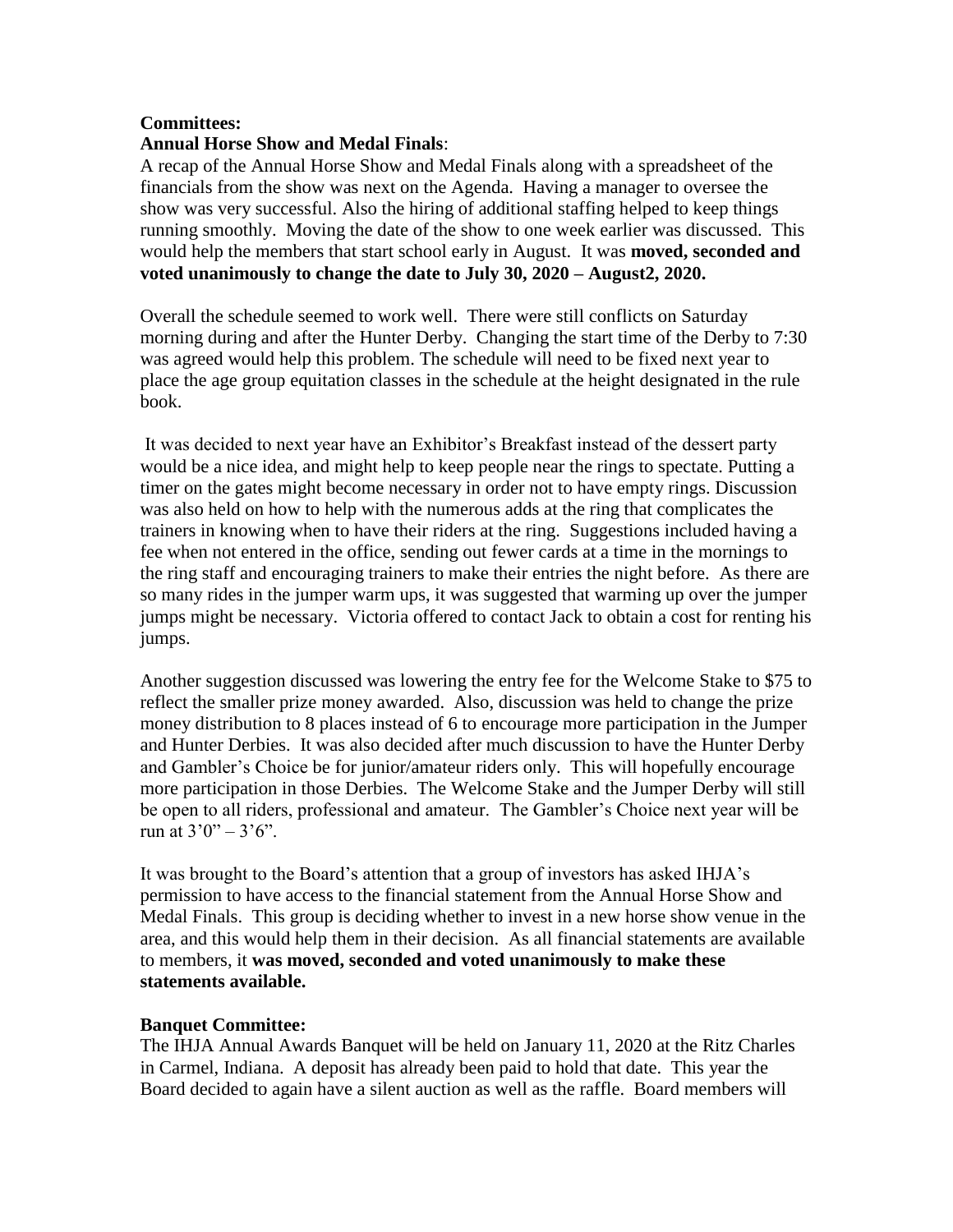need to assist Amy in securing items for both of these. Sarah has agreed to do the slide show and banquet program again this year.

Sponsors of the Banquet program need to be secured in order to place these in the program by the first of December. Dawn Stumm volunteered to help with the sponsors. It was decided to offer a sponsor package to the donors of \$500.00 and above a sponsor page in the banquet as well as their sponsorship at the Annual Horse Show. Liz will contact them to let them know that we are going to start this offer to include this year's sponsorships. The price for sponsor ads are to be: \$200.00 for a full page, \$150.00 for half page, and \$100 for quarter page.

### **Election Committee:**

Chairman will be Victoria Willock with Board members Terri Foreman and Ingrid Schoenlein. All mail in ballots will be sent to Victoria who will bring them to the meeting.

### **Nomination Committee:**

Victoria Willock volunteered to be chairman along with Ingrid Schoenlein and Terri Foreman. At this time, Amy Sandhu, Amy Ochoa, Dawn Stumm and Kim Shields have declared their intention to run for Director. Another member is considering being on the ballot and will let the committee know her decision. Liz Obrecht is running for Secretary/Treasurer.

# **Rules Committee**:

The proposed rule changes that were received by the deadline were discussed by the Committee. There were many clarifications which will be made to update and fix the Rule Book. None of these fall under new Rules, and do not require voting by the Board.

New Rules:

1. Open Cross Pole Hunter

Cross Pole fences. Trotting or trotting changes not to be penalized. Open to horses and ponies. In and outs not allowed. Division will have three over fences and an under saddle. To be judged on performance, soundness and way of going. Not to be jogged. **The Rules Committee voted to approve this division to be brought forward for voting.**

# 2. Long Stirrup 2'0" Hunter

Fence height 2'0". This division is for riders 12 and over who are just getting back into riding or starting riding. Open to all horses and ponies. Trotting changes not to be penalized. In and outs not allowed. Division will have three over fences and an under saddle. To be judged on performance, soundness and way of going. Not to be jogged. **The Rules Committee voted to approve this division to be brought forward for voting.**

3. Long Stirrup 2'0" Equitation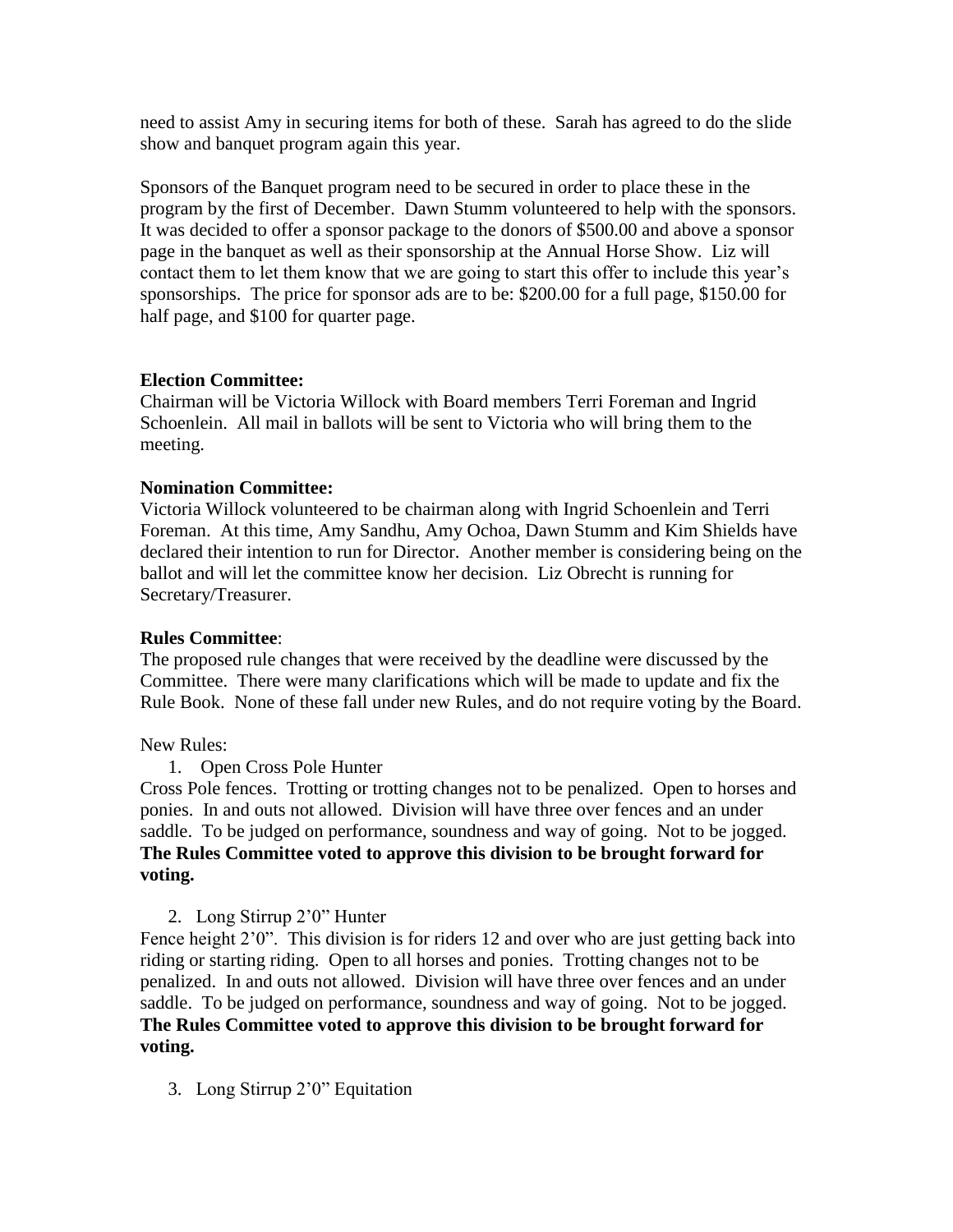Fence height 2'0". This division is for riders 12 and over who are just getting back into riding or who has just started riding. Open to all horses and ponies. Trotting changes not to be penalized. In and outs not allowed. Divison will have one over fence and one flat counted in this division.

# **The Rules Committee voted to approve this division to be brought forward for voting.**

# 4. IHJA Hunter 2'3"

Fence height 2'3". Open to all horses and ponies. In and outs not allowed. Trotting changes not to be penalized. Divison will have three over fences and an under saddle. To be judged on performance, soundness and way of going. Not to be jogged. **The Rules Committee voted not to approve this division be brought forward for voting.**

# 5. IHJA Equitation 2'3'

Fence height 2'3". Open to all horses and ponies. For riders that are 12 and older. In and outs not allowed. Trotting changes not to be penalized. Division will have one over fence and one on the flat.

## **The Rules Committee voted not to approve this division be brought forward for voting.**

6. Special Hunter 2'9"

Specs will need to be added for the Rule Book if approved.

# **The Rules Committee voted to approve this division to be brought forward for voting.**

7. Changing the names of the 2'6" Mini Medal from Children's Mini Medal to Novice Children's Medal and the Adult Mini Medal to Novice Adult Medal. **The Rules Committee voted to approve this to be brought forward for voting.**

8. Change name of the Maiden Medal to Mini Medal.

# **The Rules Committee voted to approve this to be brought forward for voting.**

9. Proposed language in the Medal Finals specification to read: In the event of elimination in the first phase (off course, refusals, or fall of horse or rider) the rider will not be invited back to complete the flat phase.

# **The Rules Committee voted to approve this clarification.**

10. In the Medal Finals specifications add stipulation that no outside coaching is allowed during medal finals and may be cause for elimination at the discretion of the judge/an/or three person committee.

# **The Rules Committee voted to approve this clarification.**

11. Limit Equitation division will be eliminated/replaced by Long Stirrup 2'0" Equitation

# **The Rules Committee voted to approve this to be brought forward for voting.**